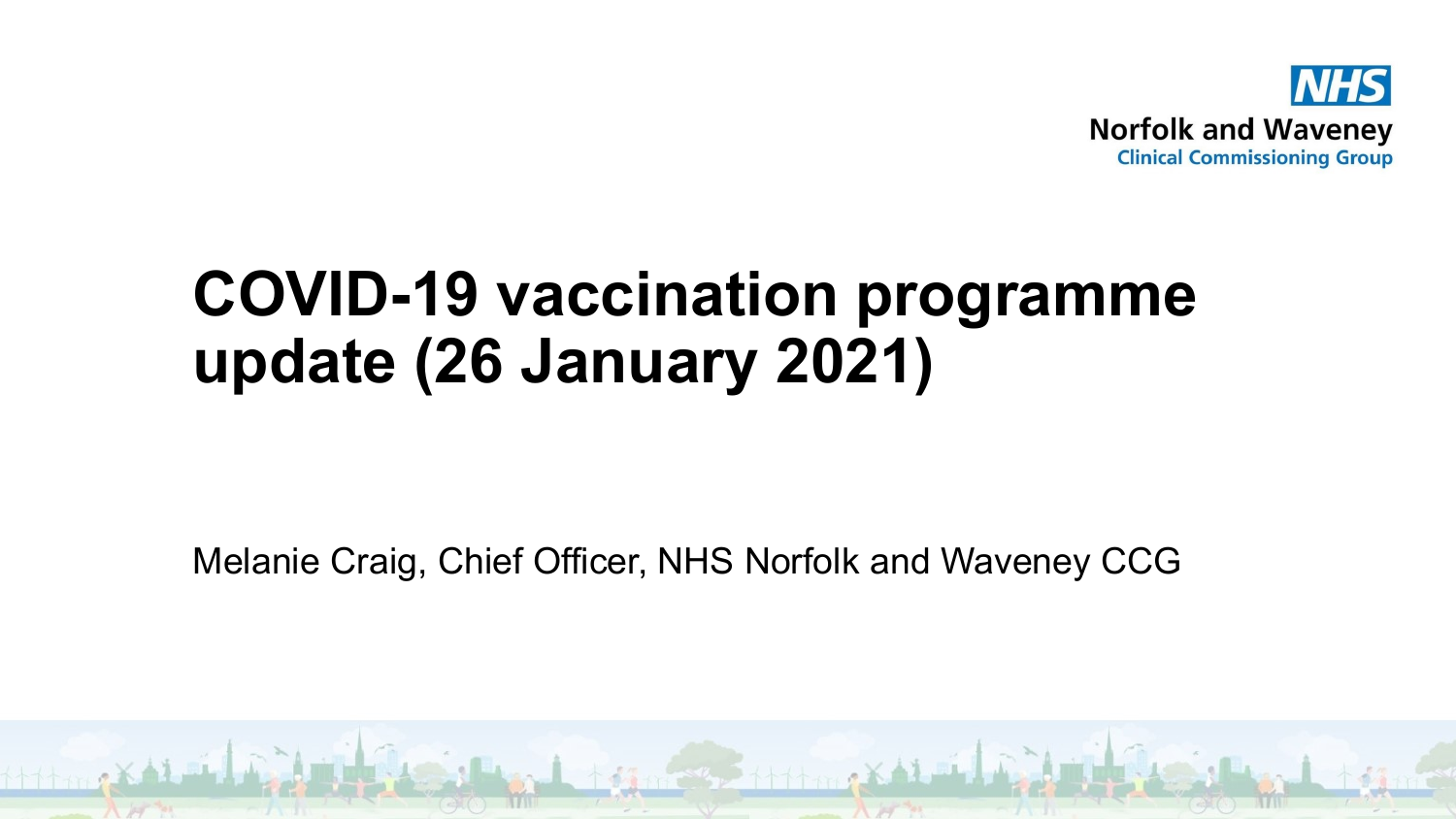# **Sites and priority groups**



- The rapid rollout of our COVID-19 vaccination programme continues, we now have 26 sites across Norfolk and Waveney offering the vaccines:
	- Three hospital hubs JPUH and NNUH (live from 9/12/20) and QEH (live from 30/12/20)
	- 21 GP-led PCN sites (live between 14/12/20 and 16/01/21)
	- Large vaccination centre at Castle Quarter in Norwich (live from 18/01/21)
	- Hayden Chemists on Bridge Road in Lowestoft (live from 21/01/21).
- Over the next few weeks, all Norfolk and Waveney communities will have access to a vaccination site within a 10-mile radius of where they live, as more large vaccination centres and hopefully more pharmacies go-live.
- Last week the Government announced that people aged 70 and over and the Clinically Extremely Vulnerable would begin to be vaccinated, and some local people in these groups are now being invited to have their vaccination. To be clear, we are continuing to prioritise those in priority groups 1 and 2, which is those people aged over 80, health and social care staff and older adult care home staff and residents.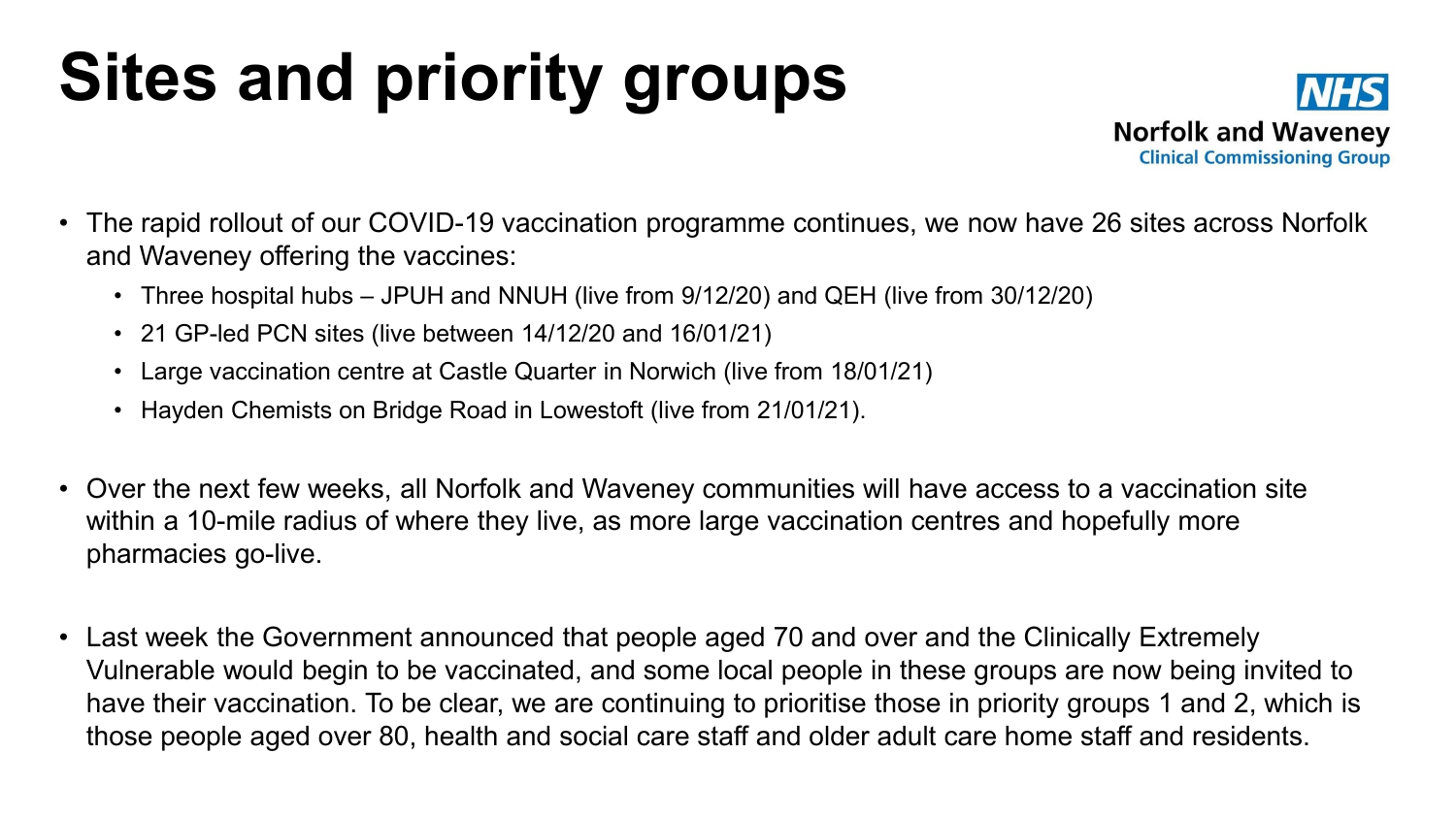## **PCN sites**



| Wave 1 sites - Go live w/c 14th December |                     |                  | Wave 2 site - w/c 14 Dec                                |                                                       |                                                        | Wave 5 sites - $w/c$ 4 <sup>th</sup> January |                        |                                        | Wave 6 sites - w/c 11 <sup>th</sup> January |                                       |                                             |
|------------------------------------------|---------------------|------------------|---------------------------------------------------------|-------------------------------------------------------|--------------------------------------------------------|----------------------------------------------|------------------------|----------------------------------------|---------------------------------------------|---------------------------------------|---------------------------------------------|
|                                          | <b>Site</b>         | <b>PCN</b>       |                                                         | <b>Site</b>                                           | <b>PCN</b>                                             |                                              | <b>Site</b>            | <b>PCN</b>                             |                                             | <b>Site</b>                           | <b>PCN</b>                                  |
| 1.                                       | Fakenham            | NN <sub>1</sub>  | 8.                                                      | Cringleford                                           | Ketts<br>Oak                                           | 10.                                          | <b>Bowthorpe</b><br>HC | Norwich                                | 12.                                         | Drayton MC                            | NN <sub>3</sub>                             |
|                                          |                     |                  |                                                         |                                                       | 11.<br><b>Park Surgery</b><br>Great<br>Yarmouth<br>and | 13.                                          | Sheringham             | NN <sub>1</sub>                        |                                             |                                       |                                             |
| 2.                                       | <b>Kirkley Mill</b> | Lowestoft        | Wave 3 site - w/c 17 Dec                                |                                                       |                                                        |                                              |                        | 14.                                    | Market                                      | NN <sub>3</sub>                       |                                             |
| 3.                                       | Falkland            | Gorleston        |                                                         | <b>Site</b>                                           | <b>PCN</b>                                             |                                              |                        | Waveney<br>Northern<br><b>Villages</b> | 15.                                         | Sole Bay                              | <b>SWAN</b>                                 |
|                                          |                     |                  | 9.                                                      | Terrington                                            | Fens                                                   |                                              |                        |                                        |                                             |                                       |                                             |
| 4.                                       | <b>Thetford</b>     | <b>Breckland</b> | St John<br>and<br><b>Brecks</b><br>Wave 4 – Norfolk and |                                                       |                                                        |                                              |                        |                                        | 16.                                         | <b>Manor Farm Medical</b><br>Centre   | Swaffham<br>and<br>Downham<br><b>Market</b> |
| 5 <sub>1</sub>                           | Swanton             | Mid-Norfolk      |                                                         | Waveney did not have a<br>wave 4 site nominated to go |                                                        |                                              |                        |                                        | 17.                                         | <b>Poringland Community</b><br>Centre | <b>SNHIP</b>                                |
|                                          | Morley              |                  | live over the Christmas / New<br>Year period.           |                                                       |                                                        |                                              |                        |                                        |                                             | <b>Gurney Surgery</b>                 | Norwich                                     |
| 6.                                       | Lionwood            | Norwich          |                                                         |                                                       |                                                        |                                              |                        |                                        | 19.                                         | <b>Hoveton Village Hall</b>           | NN4                                         |
| 7.                                       | St James            | Kings Lynn       |                                                         |                                                       |                                                        |                                              |                        |                                        | 20.                                         | Rossi's Leisure Centre                | NN <sub>2</sub>                             |
|                                          |                     |                  |                                                         |                                                       |                                                        |                                              |                        |                                        | 21.                                         | <b>Snettisham Surgery</b>             | <b>West Norfolk</b><br>Coastal              |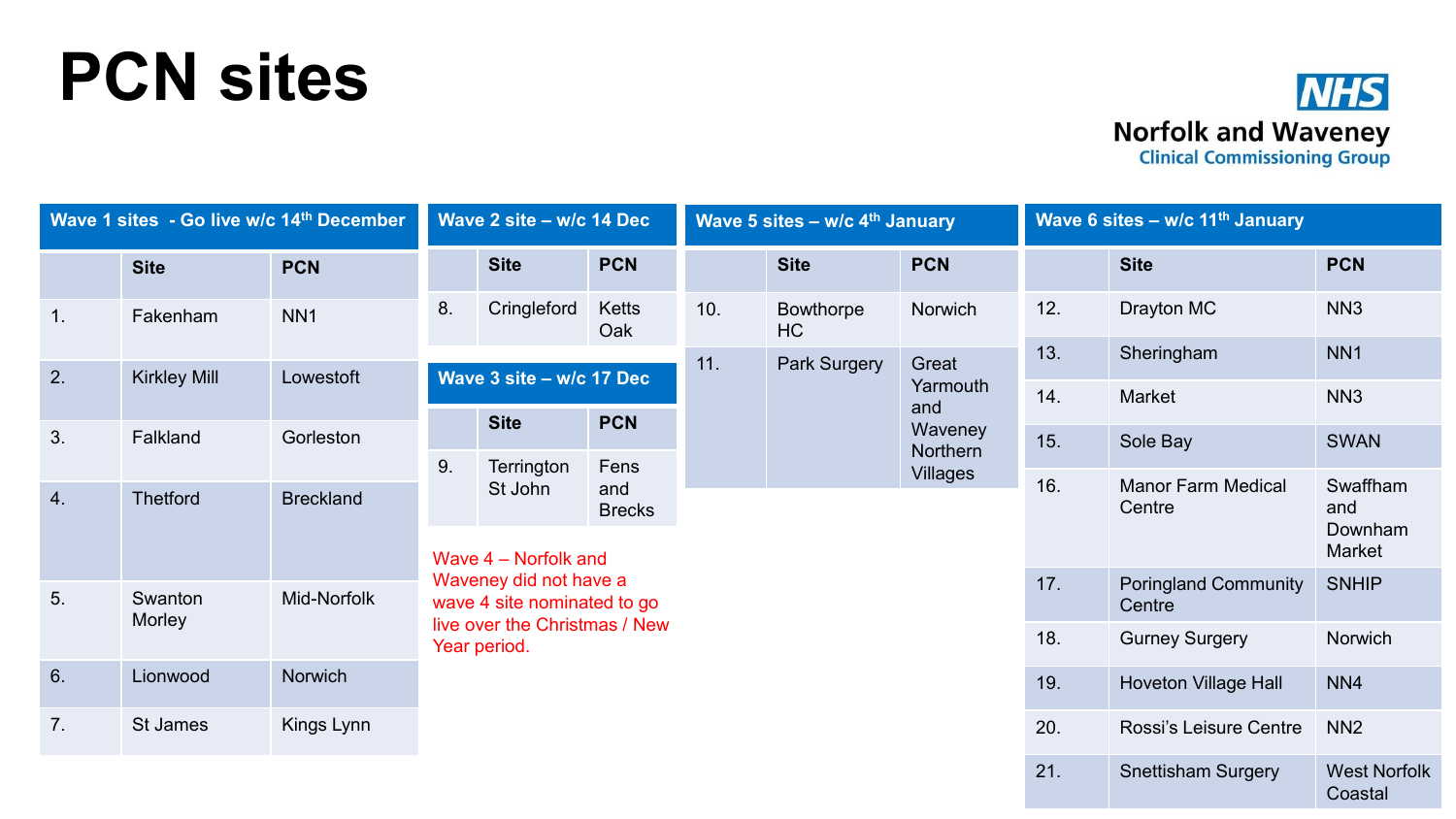### **Transport to vaccination appointments**



- If patients have any difficulties in getting to their appointment, or require further assistance or support, they should discuss this with their GP practice or hospital when they are contacted.
- All GP practices have information about their local community transport schemes who can help patients to get to their vaccination appointments.
- [Norfolk County Council has some information on their website here: https://www.norfolk.gov.uk/care](https://www.norfolk.gov.uk/care-support-and-health/health-and-wellbeing/adults-health/coronavirus/vaccinations)support-and-health/health-and-wellbeing/adults-health/coronavirus/vaccinations
- Transport Plus is the last resort service in Norfolk, more details can be found here: <https://www.norfolk.gov.uk/roads-and-transport/public-transport/transport-plus>
- Caring Together is offering support to carers in Cambridgeshire, Peterborough and Norfolk, to enable them to access the COVID-19 vaccine. More information is available here: <https://www.caringtogether.org/coronavirus-covid-19/support-for-carers-to-attend-covid-19-vaccinations>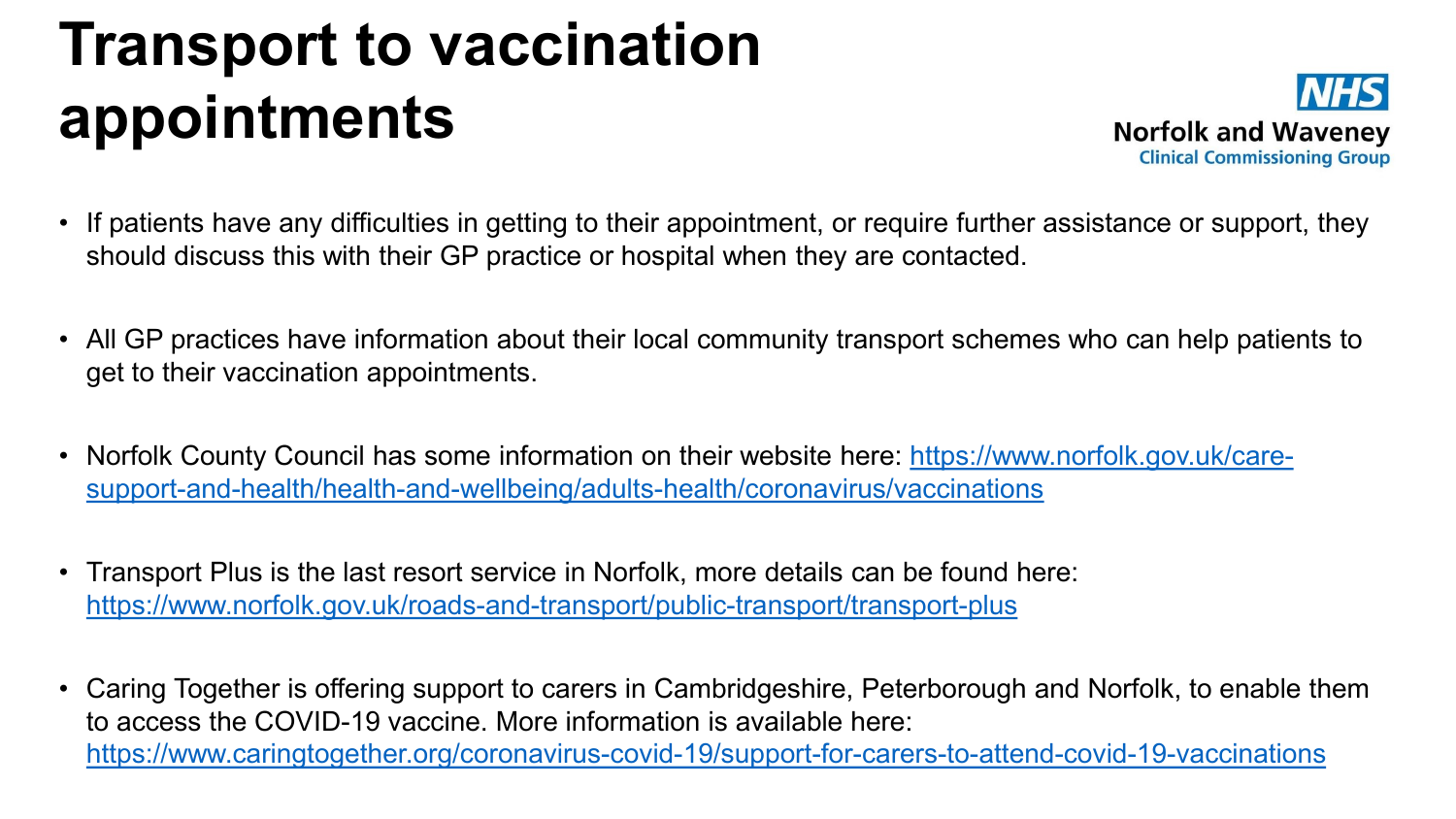# **Workforce for the vaccination programme**



The workforce to deliver the COVID-19 vaccination programme is made-up of:

#### **Redeployed staff**

- Staff from a wide-range of organisations are being redeployed to support the vaccination programme. These include hospital staff to support the hospital hubs and staff from general practice to support the PCN sites, as well staff from other organisations, such as the CCG. (Over 40 clinically registered CCG staff have come forward. 19 are now working in the PCN sites and hospital hubs.)
- These staff are being paid for their substantive role while they are working on the vaccination programme.

#### **NHS and social care workforce applying for additional shifts outside of contracted hours**

- Some NHS and social care staff are doing additional shifts under a bank contract, using the system MOU.
- People have either requested paid roles or to give their time for free. Pay received will be for the specific role undertaken.

We now have 287 health and NCC staff who have registered for redeployment or to work outside of contracted hours to support the hospital hubs, PCN sites and large vaccination centres.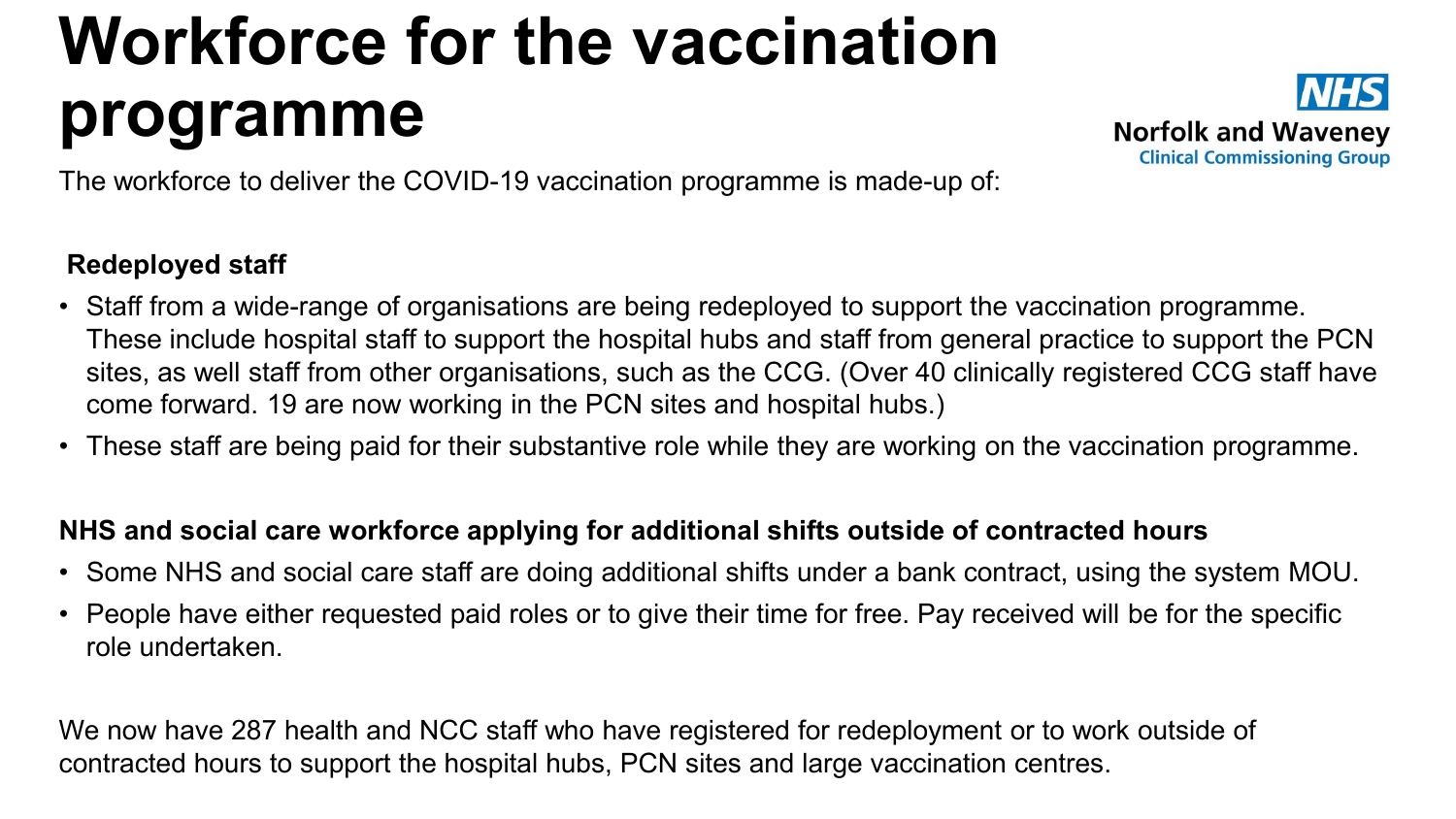# **Workforce for the vaccination programme**



#### **New applicants and returning staff**

- A significant recruitment campaign has been undertaken to recruit clinical operational supervisors, registered practitioners, immunisers and receptionists to support the large vaccination centres.
- 1,031 applications have been received by CCS for Norfolk and Waveney. These are paid roles.
- Returning staff includes Norfolk and Waveney Reservists (programme for former NHS workers interested in returning to paid employment in emergencies or to support major pieces of work, such as the vaccination programme) and Bring Back Staff (people that returned to work for the NHS in the first wave).
- Some retired and Bring Back Staff are requesting paid roles, others are giving their time for free. Applications for these roles are via CCS. Norfolk and Waveney Reservists are all paid on NHS terms and conditions (Agenda for Change band 5).

#### **Volunteer marshalls**

- We are working closely with Voluntary Norfolk and Community Action Suffolk to recruit volunteers for marshalling and to help manage the flow of patients at the vaccination sites.
- 47 volunteers have supported the PCN sites to date. 106 volunteers are ready for deployment to the large vaccination centres, another 100 applications are being processed.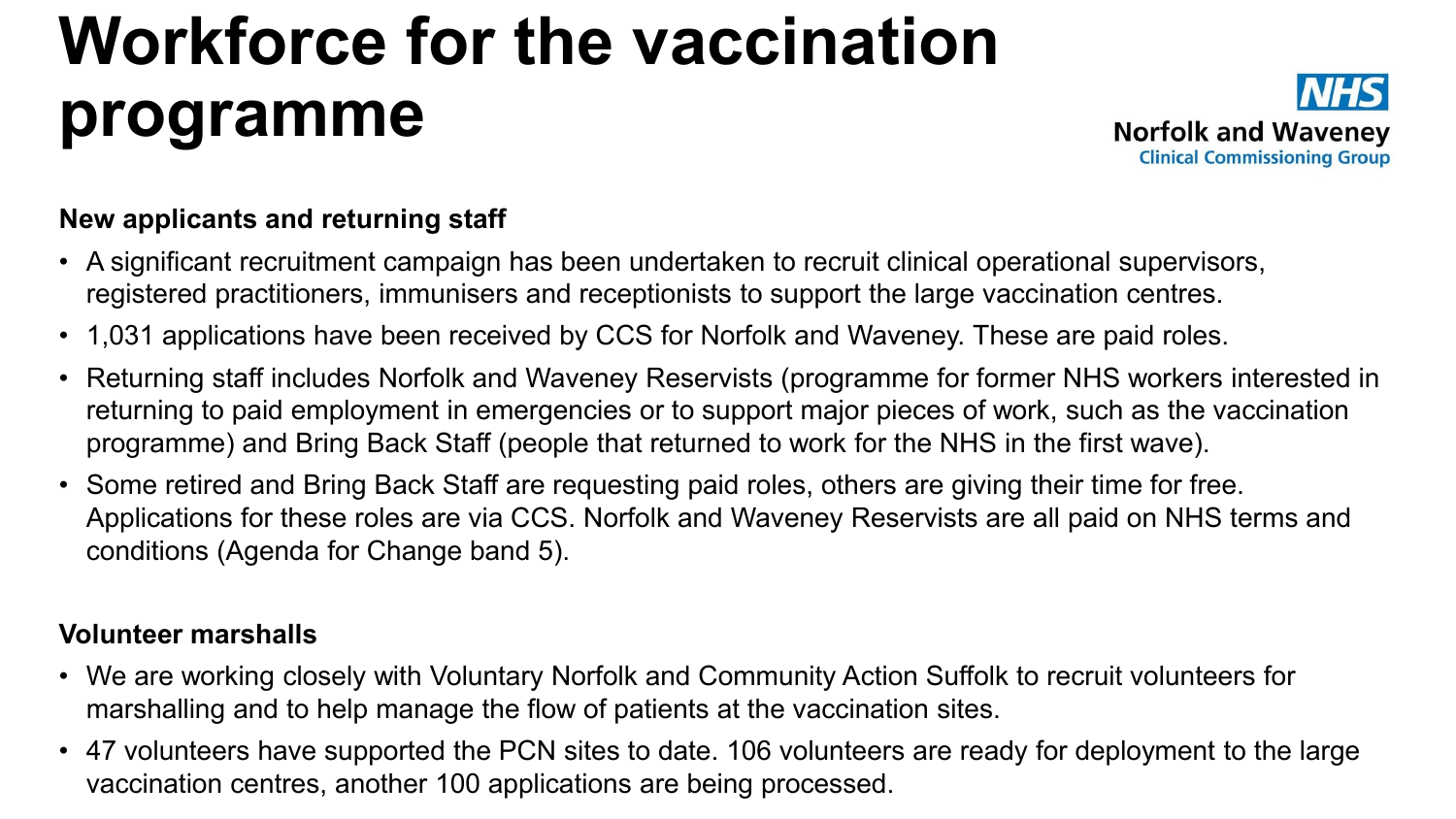## **Workforce for the vaccination programme**



**Norfolk and Waveney** 

**Clinical Commissioning Group** 

| <b>Hospital hubs</b>                                                                                                   | <b>Local vaccine services (PCN sites and</b><br>roving teams)                                                        | <b>Large vaccination centres</b>                                           |  |  |  |
|------------------------------------------------------------------------------------------------------------------------|----------------------------------------------------------------------------------------------------------------------|----------------------------------------------------------------------------|--|--|--|
| Workforce requirements at each site vary<br>depending on the number of vaccination<br>stations and hours of operation. | PCNs have flexibility to design the<br>workforce model, but they are broadly the<br>same across Norfolk and Waveney. | Nationally mandated workforce model. A<br>more flexible model is expected. |  |  |  |
| <b>Sources of workforce include:</b>                                                                                   |                                                                                                                      |                                                                            |  |  |  |
| Redeployed workforce – Internal                                                                                        | <b>Sources of workforce include:</b>                                                                                 | <b>Sources of workforce include:</b>                                       |  |  |  |
| redeployments and system wide<br>redeployments under MOU.                                                              | <b>Re-deployed workforce - Primary</b><br>care staff within PCNs and system<br>wide redeployments under MOU.         | New applicants and returning staff<br>- Recruited by CCS.                  |  |  |  |
| <b>Staff registering for work outside</b>                                                                              |                                                                                                                      | <b>Volunteer marshalls</b> – Recruited by                                  |  |  |  |
| of contracted hours - Including<br>bank, substantive clinical and non-<br>clinical staff.                              | <b>Volunteer marshalls</b> – Recruited by<br><b>Voluntary Norfolk.</b>                                               | <b>Voluntary Norfolk.</b>                                                  |  |  |  |
|                                                                                                                        | Not utilised to date but available if                                                                                |                                                                            |  |  |  |
| <b>Returning staff</b> – Norfolk and                                                                                   | required for this model:                                                                                             |                                                                            |  |  |  |
| Waveney Reservists, BBS and retired<br>workforce.                                                                      | Staff registering for work outside of<br>contracted hours.                                                           |                                                                            |  |  |  |
|                                                                                                                        | New applications and returners.                                                                                      |                                                                            |  |  |  |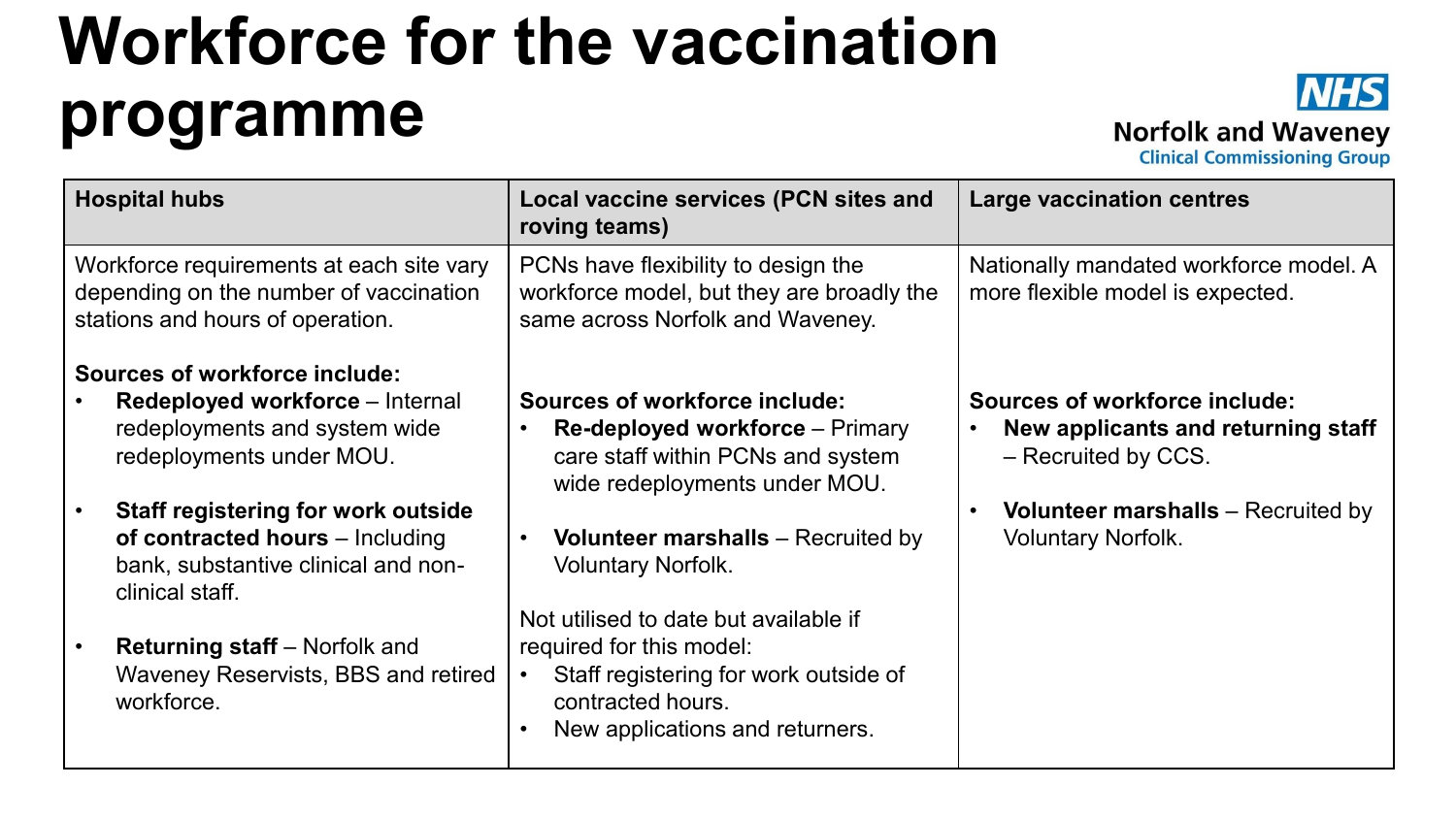# **Progress with vaccinating people**



- NHSE/I is now publishing weekly data at system level. Up to Sunday, 17 January, the data says we had given c67,000 people in Norfolk and Waveney their first dose, including 37,000 people or 52% of over 80s. We know there is a lag in the data and the real number of people vaccinated is higher.
- Thanks to the hard work of our staff and volunteers, we've been able to offer the first dose of the vaccine to all care homes in our area where it has been safe to do so within the national guidelines for infection prevention and control. This has been an incredible team effort within only a few weeks of the national vaccination programme starting. Our GP-led roving teams have worked long hours to get this done.
- We have vaccinated residents and staff in 95% of care homes for the over 65s in Norfolk and Waveney. Risk assessments have been completed for homes that haven't been visited because of an outbreak of COVID-19. For the small number of cases where residents or staff were not able to be vaccinated at the point in time the team attended, or due to safety restrictions, the roving teams will return to vaccinate them at the earliest possible opportunity.
- Our next goal is to have vaccinated all over 80s by the end of January.